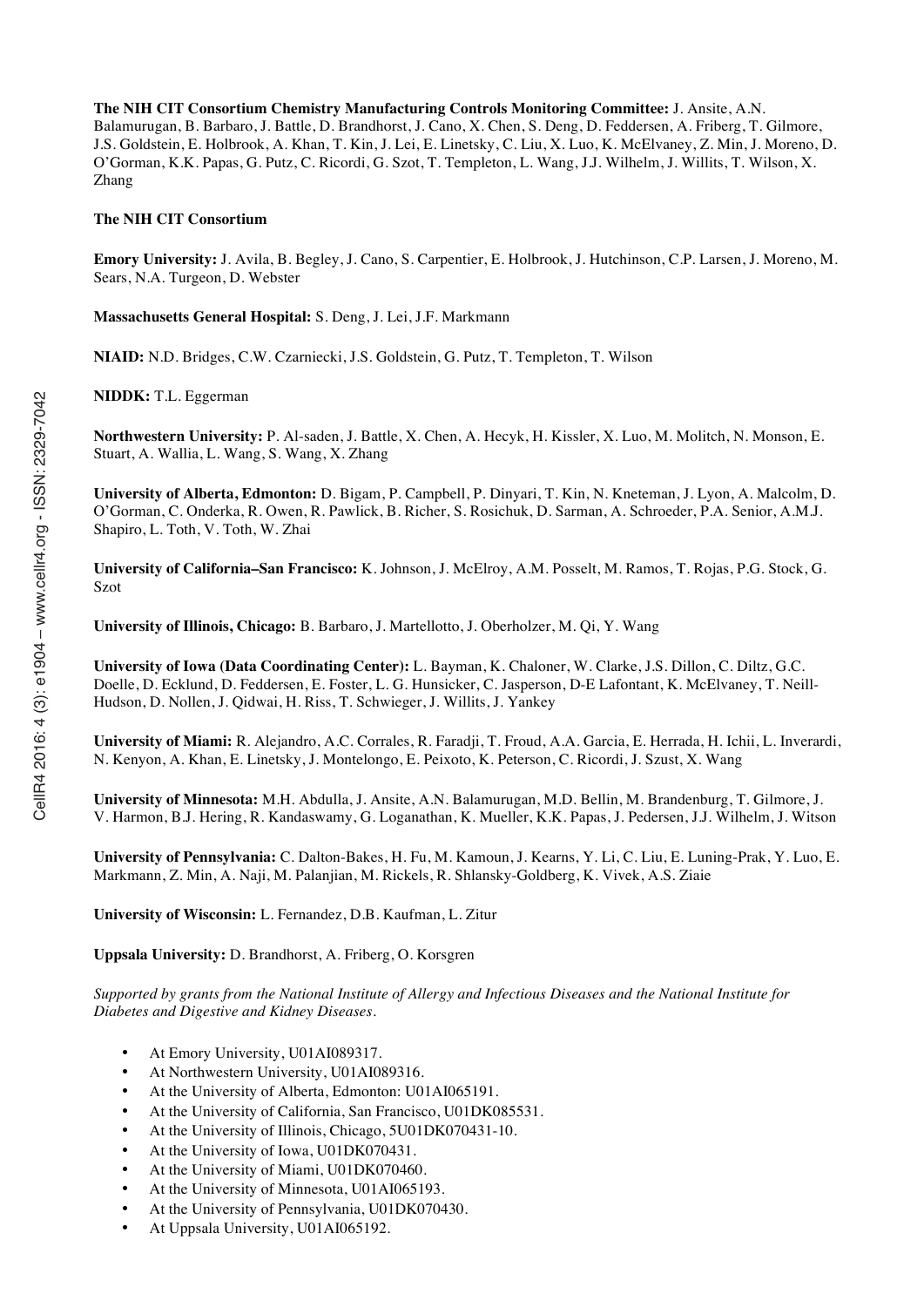*In addition, the study was supported by the following GCRC and CTSA awards:*

- At Emory University: UL1TR000454.
- At Northwestern University: 5UL1RR025741 and 8UL1TR000150.
- At the University of California, San Francisco, UL1TR000004.
- At the University of Illinois, Chicago, UL1TR000050.
- At the University of Miami: 1UL1TR000460.
- At the University of Minnesota: 5M01-RR000400 and UL1TR000114.
- At the University of Pennsylvania: UL1TR000003.

Address correspondence to: Camillo Ricordi MD, Chairman, CIT Steering Committee, ricordi@miami.edu

# **To cite this article**

*Raw Material Specification, Hanks' Balanced Salt Solution, Sterile – Standard Operating Procedure of the NIH Clinical Islet Transplantation Consortium*

CellR4 2016; 4 (3): e1904